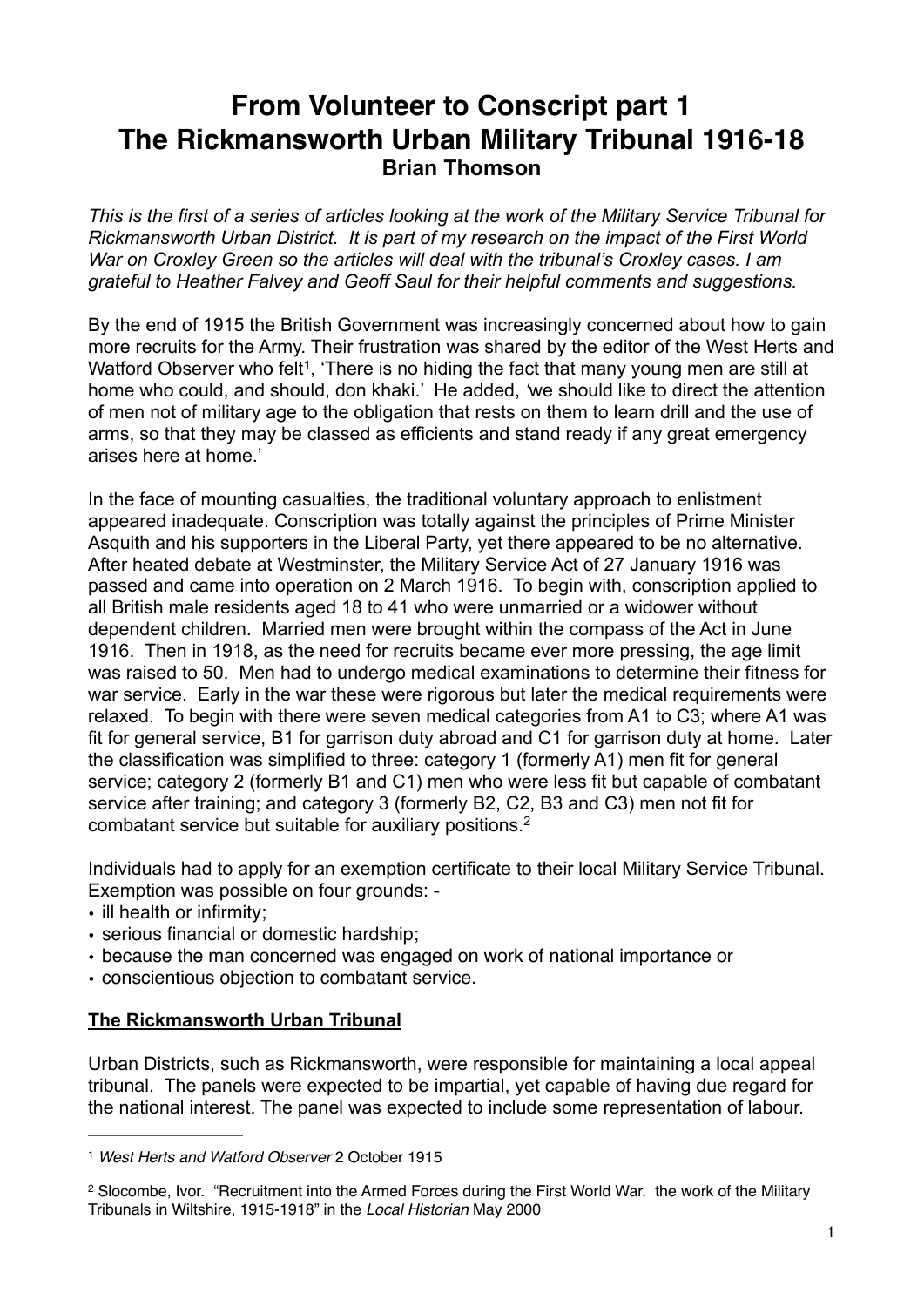The tribunal could dismiss an application or provide an exemption certificate that was absolute, conditional (for example on service in the special constabulary) or temporary. The tribunal's military representative could challenge the appellants and ask the tribunal to review previous exemptions. Appeals could be made to the Hertfordshire County Tribunal and, in exceptional cases, to a Central Tribunal.

The local paper, the Observer, in its edition of 12 February 1916, reported that the Tribunals had been appointed in the previous week. To begin with, it was expected that they would complete their work in a few months but it turned out to be more difficult and protracted than expected. The County Appeal Tribunal heard its 3,000th case at the end of July 1917. The Chairman proudly stated that the 34 local tribunals in Hertfordshire had exempted only 11 per cent of all cases, compared with 20 per cent in Bedfordshire.<sup>3</sup>

The Rickmansworth tribunal held its first meeting at the Council offices at the beginning of March 1916.<sup>4</sup> The chairman was Mr S. Ingleby Oddie who was a member of the UDC, a barrister and resided at Chess-side, Copthorne Road, Croxley Green. There were two other UDC members on the panel, both from Croxley Green too; James Coutts, who was Vice Chairman of the Council and W. E. Catesby. Coutts lived at 3 Dickinson Square and was Clerk and Cashier at Croxley Mill. Catesby was a JP, lived at Highfield, Scots Hill and was Chairman of Catesby's Ltd., General Furnishing Store, London. The other members were Messrs. N. A. Rickett,<sup>5</sup> Newman Reynolds (a bootmaker living in Rickmansworth High Street), J. R. Mansfield (51 Church Lane, Mill End), Samuel A. Bateman, solicitor and later clerk to the UDC (Stafford House, Parsonage Road, Rickmansworth), and Donald A. Stewart (Batchworth House). The Clerk was H. Lomas and the Military representative was Mr C. Ward Davey. The panel contained a strong element of local conservatives. Membership was fairly stable throughout the war. Oddie was still chairman in 1918 when a further member of the UDC, Philip Thornton, joined the panel.

In November, the tribunal had to issue the following statement to clarify its role because of 'certain misapprehensions locally', presumably about the unfairness of the system.

'The Tribunal have nothing to do with calling up men for military service, but this is solely the duty of the Military Authorities. The Tribunal have no means of knowing who is or who is not liable to serve. It is a purely judicial body appointed to decide between the claims of the Military Authorities and the claims of the civil population to be exempted from serving in the Army in those cases only which come before them. The Government Offices exempt many persons without any claims being brought before the Tribunals at all or without any notice to the Tribunals.' 6

One of the largest local employers, Dickinson's Croxley Mill, did not bring cases to the Tribunal asking for exemption of their staff. In the early stages of the war they had encouraged men who could be spared to join up. They, presumably, also achieved what they wanted in terms of getting the government to exempt their essential personnel. The

<sup>3</sup> *WH&WO* 28 July 1917

<sup>4</sup> *WH&WO* 4 March 1916

<sup>&</sup>lt;sup>5</sup> I have been unable to trace Mr Rickett but a Mrs Norman Rickett was living in Little Gillions, Croxley Green in 1917.

<sup>6</sup> *WH&WO* 4 November 1916